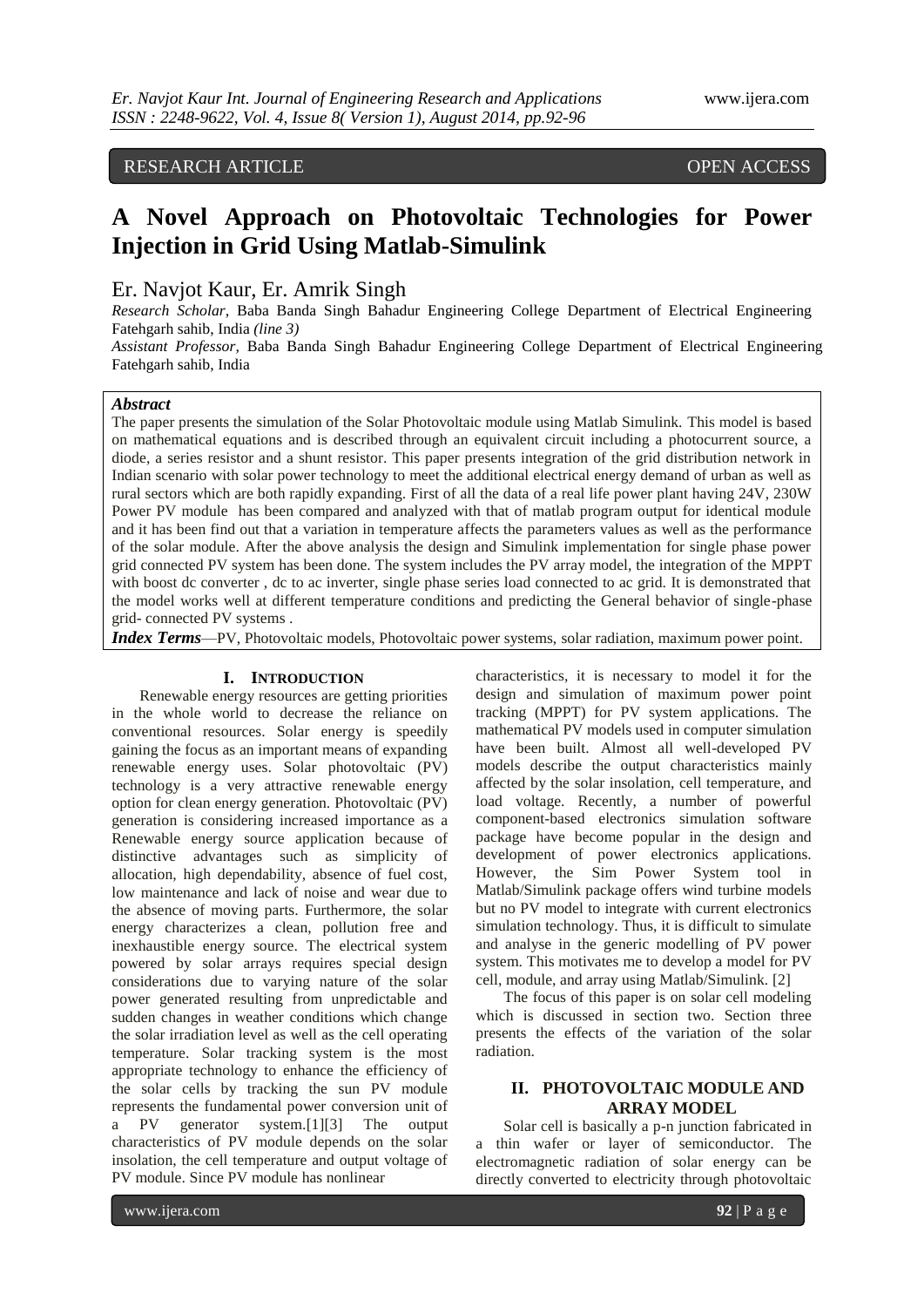effect. Being exposed to the sunlight, photons with energy greater than the band-gap energy of the semiconductor are absorbed and create some electron-hole pairs proportional to the incident irradiation. Under the influence of the internal electric fields of the p-n junction, these carriers are swept apart and create a photocurrent which is directly proportional to solar insolation. Typically, a PV cell generates a voltage around 0.5 to 0.8 volts depending on the semiconductor and the built-up technology. This voltage is low enough as it cannot be of use. Therefore, to get benefit from this technology, tens of PV cells (involving 36 to 72 cells) are connected in series to form a PV module. These modules can be interconnected in series and/or parallel to form a PV panel. In case these modules are connected in series, their voltages are added with the same current. Nevertheless, when they are connected in parallel, their currents are added while the voltage is the same. Then the boost converter is used to step up the voltage level according to the usage and the battery is used to store ihe generated DC output of cell.as the current produced by the Photovoltaic cell is DC so the inverter is used for AC conversion.[4]

PV system naturally exhibits non -linear characteristics which vary with the radiant intensity and cell temperature. Fig. 1 shows the equivalent circuit models o In order to forecast the power extracted from the solar modules and the module current-voltage (I-V) characteristics; it is significant to model the solar cell. Once the I-V characteristics of a single solar cell are determined using the model, one must then develop that model to determine the behavior of a PV array or module. A Photovoltaic array consists of many solar cells wired in series and in paralleled.[5] A solar cell model is shown in Fig.1. It includes a current source, a diode, a series resistance and a shunt resistance



Fig 1. Equivalent Circuit of PV Cell

In view of that, the current to the load can be given as:

$$
I = I_{ph} - I_s ( \exp \frac{q (V + Rs I)}{NKT} - 1) - \frac{(V + RsI)}{Rsh})
$$

In this equation, Iph is the photocurrent, Is is the reverse saturation current of the diode, q is the electron charge, V is the voltage across the diode, K is the Boltzmann's constant, T is the junction temperature, N is the ideality factor of the diode, and Rs and Rsh are the series and shunt resistors of the cell, respectively.

As a result, the complete physical behavior of the PV cell is in relation with *Iph, Is*, *Rs* and *Rsh* from one hand and with environmental parameter as the temperature and the solar radiation from the other hand.[7][8]

## **III. EFFECT OF VARIATIONS IN TEMPERATURE**

The temperature increase around the solar cell has a negative impact on the power generation capacity. Increase in temperature is achieved by a decrease in the open circuit voltage value. Increase in temperature causes increase in the band gap of the material and thus more energy is required to cross this barrier. Thus the efficiency of the solar cell is reduced .







Figure 3. Variation of I-V with temperature

# **IV. PURPOSED TOPOLOGY**

In this paper first of all the data of a real life power plant having 24V, 230W Power PV module has been compared and analyzed with that of Matlab program output for identical module and it has been find out that a variation in temperature affects the parameters values as well as the performance of the solar module. After the above analysis the design and Simulink implementation for single phase power grid connected pv system has been done. The system as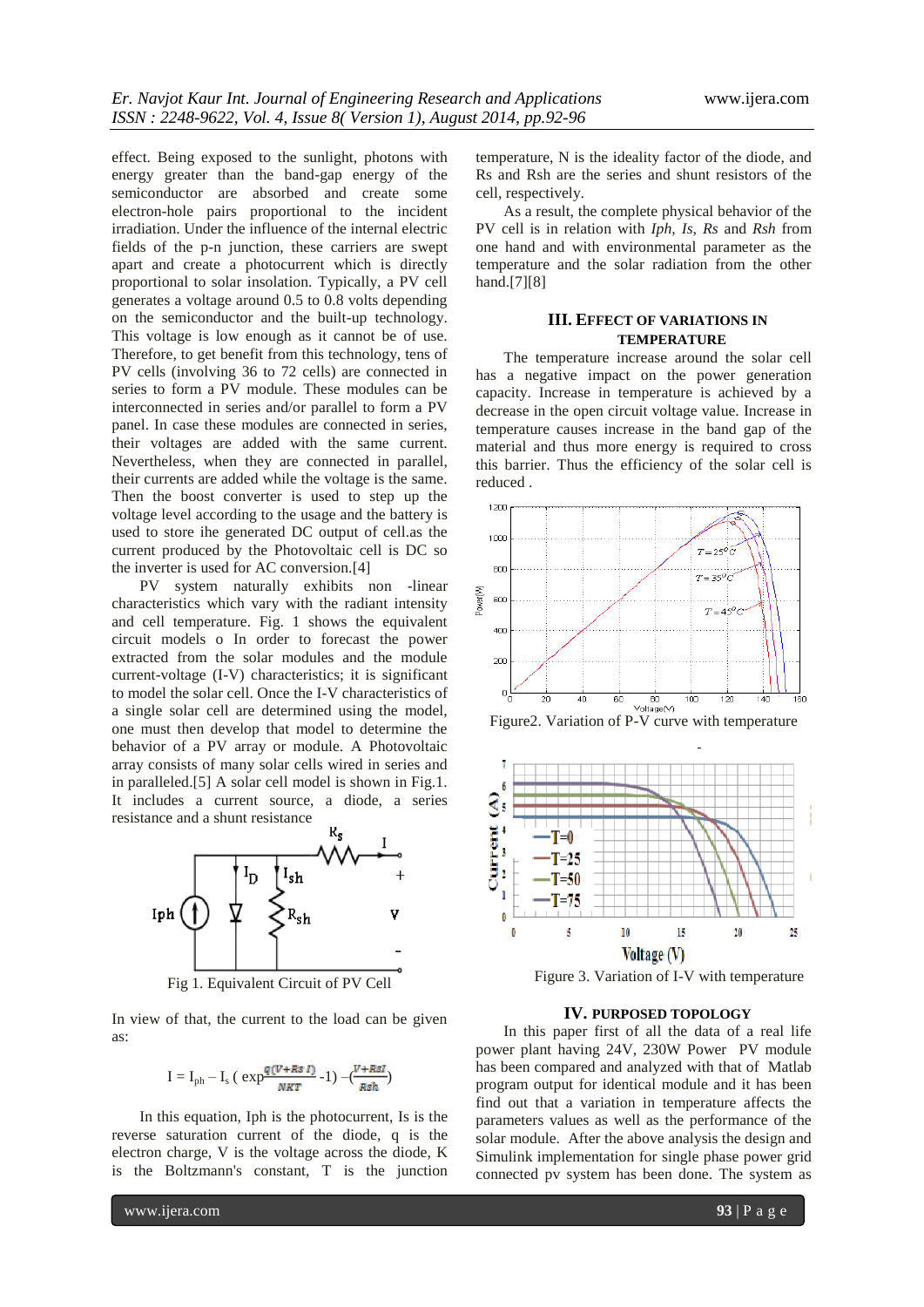shown in fig 3.Below includes the PV array model, the integration of the MPPT with boost dc converter, dc to ac inverter, single phase series load connected to ac grid.



 Figure 4.Single phase grid connected PV system

It is verified that the simulink model works well at different temperature conditions and predicting the General behavior of single-phase grid- connected PV systems.

## *(A)Simulink Model of Grid connected PV system in MATLAB*

The simulink model implemented in this paper for power grid connected system with Model working at different temperature conditions have a number of building blocks which are discussed below:

#### *(A.1)Photovoltaic cell*

The solar cell was modeled in the single diode format. This consists of a 1 ohm series resistance. This was modeled using the Sim Power System blocks in the MATLAB library. The Simulink model is as shown in figure



Figure 4.1 solar cell modeled in single Diode format

A controlled current source is utilized to drive the solar cell. The control signal is provided by the I generator unit. The I generator takes into account the number of Series connected, number of parallel connected solar cells and the temperature to determine the input signal from the solar cell .

#### *(B.) Generator Unit*

This unit is responsible for providing the input to the solar cell. This block is simulated using the Simulink blocks available in the MATLAB. This unit gives the light generated current using the Characteristic equations modeled in the form of function blocks

#### *(C.)MPPT with Gating Signal Unit*

This is the most important unit of the system under consideration. This can be broken down into two different units, namely

- 1. The MPPT unit
- 2. The gating signal generator unit .



Figure 4.2 MPPT with gating signal

#### **V. RESULTS AND DISCUSSIONS**

Some data from real life power plant has been taken and can be seen from the data that 24V, 230W power PV module has been tested at different temperature conditions and the results have been recorded for changing values of different parameters w.r.t temperature that takes place. The changing values of some of parameters like maximum power output, series resistance, efficiency has been taken here for the analysis and has been compared with the Matlab program output of identical module.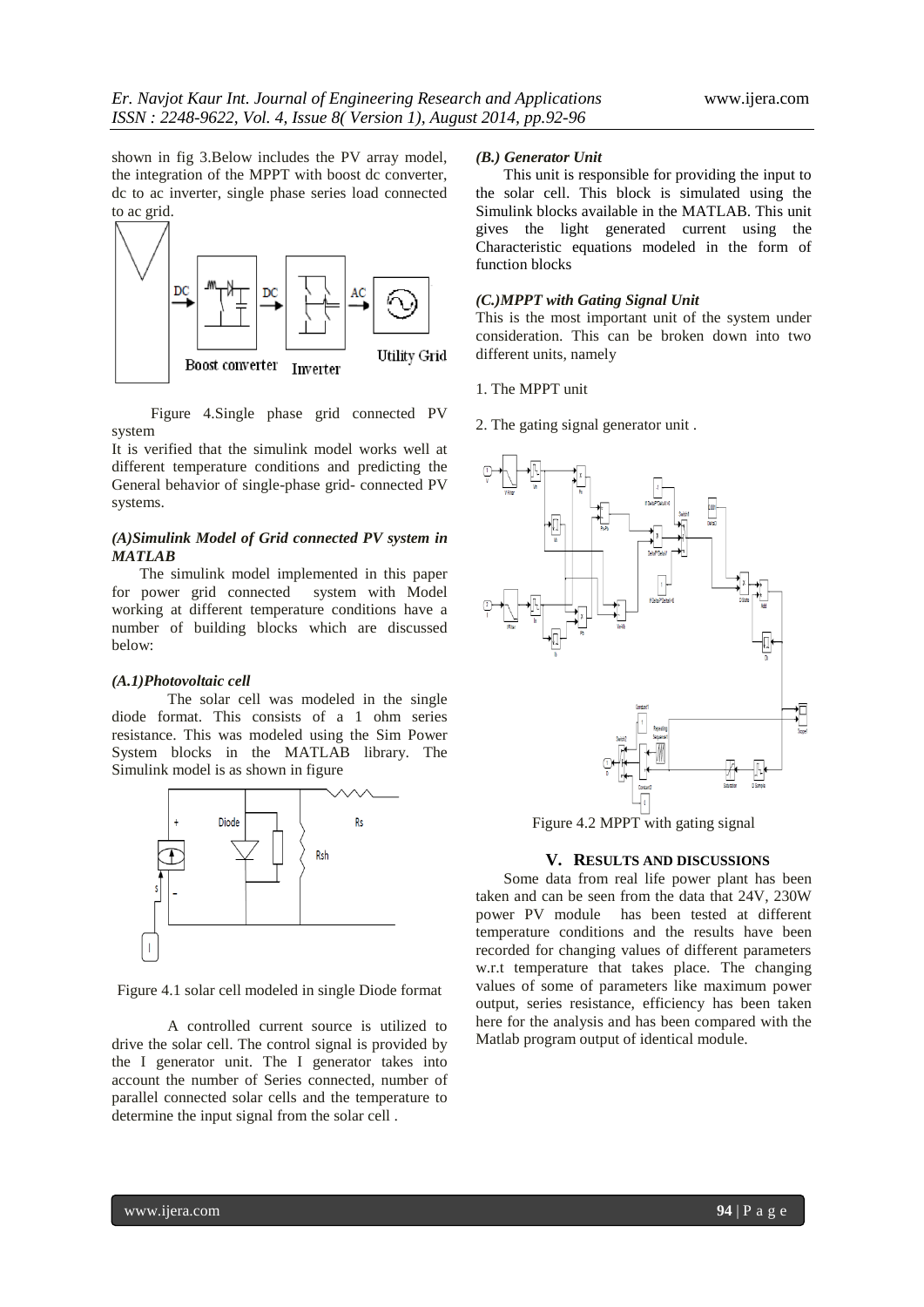



Figure 5.2 variations of efficiency



Figure 5.3 Variation of series resistance in identical module



Figure 5.4 Variations of series resistance



Figure 5.5 Maximum power output variations

#### **VI. CONCLUSION**

In this paper a photovoltaic technology was studied for power injection in grid. First of all the data of a real life power plant has been compared and analyzed with that of matlab program output for identical module and it has been find out that a variation in temperature affects the parameters values as well as the performance of the solar module and this analysis is predicting the General behavior of the solar cell at different temperature conditions.

#### **REFERENCES**

- [1] A.Ashwin Kumar ,2010,―*A study on non renewable energy resources in India*", International Conference on Environmental Engineering and Applications.
- [2] A. Ashwin Kumar, 2010,"A study on *renewable energy resources in India*", International Conference on Environmental Engineering and Applications, pp. 49-53.
- [3] A. Demirbas,2005, "*Potential applications of renewable energy sources, biomass*